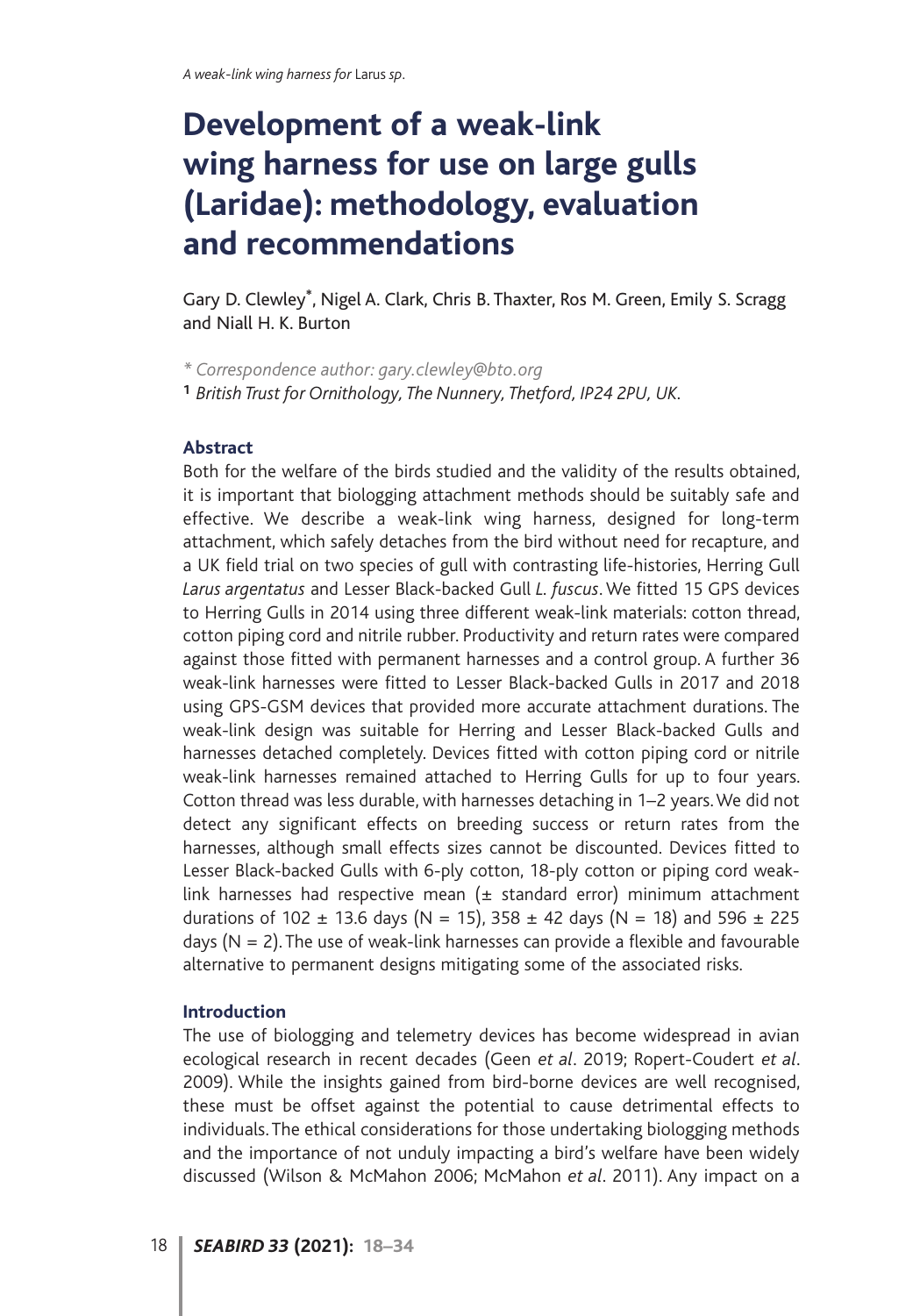bird's welfare may also cause biases in the data collected, undermining study aims. The attachment of devices to birds may have direct impacts on an individual's health or its behaviour, potentially resulting in impacts to fitness, i.e. reproductive success and survival. Recent reviews have evaluated these potential effects and their impacts; however, there is still a need for improvement in reporting (Barron *et al.* 2010; Bodey *et al*. 2018; Geen *et al*. 2019).

A number of factors may determine whether deployments of devices on birds may affect them, meaning that it may be difficult to predict the likelihood of impacts (McMahon *et al*. 2011). Thresholds of device mass relative to body mass are most commonly used to assess risk, with devices over 5% of an individual's body mass most likely to have negative effects (Geen *et al*. 2019). Relative device masses have not necessarily decreased over time, however, instead newer lighter technology has enabled the deployment of additional sensors within devices and for smaller individuals and species to be studied (Portugal & White 2018). Additionally, the design and influence on drag (Vandenabeele *et al*. 2012) as well as the attachment methods (Geen *et al*. 2019) can influence the likelihood of detrimental effects, even if the mass of the devices is under 5% relative to the individual (Bodey *et al.* 2018).

A shortcoming of temporary attachment methods, such as glue-mounting, is that data are collected only over a brief period and may not represent other times in an individual's annual cycle. With improvements in device longevity, it is now commonplace to track individuals, of larger species, continuously over multiple years, which typically requires the use of harnesses to ensure the longterm retention of devices (Klaassen *et al*. 2014). Harnesses have been used widely for many years, particularly on raptors (Kenward 1985), with design varying according to species and the intended position of the device on the bird. Harnesses are generally considered higher risk than temporary methods of attachment (Bodey *et al*. 2018; Geen *et al*. 2019) since there may be the risk of injury or direct mortality, for example from entanglement (Foster *et al*. 1992), if they are poorly designed or fitted, or fall off or become damaged after wear. As with other attachment methods, impacts on breeding productivity have also been reported (Mallory & Gilbert 2008; Phillips *et al*. 2003) which may be sustained if the device is not shed. The suitability of harnesses and their design can also vary between taxa (Withey *et al*. 2001). For example, one study found no short-term impacts from the use of wing harnesses on Lesser Black-backed Gulls *Larus fuscus* (Shamoun-Baranes *et al*. 2011) and showed this was a preferable design with greater attachment longevity and less feather shading of the device's solar cells compared to a leg loop harness (Thaxter *et al*. 2014). However, when the same attachment was used on Great Skua *Stercorarius skua* overwinter survival was reduced (Thaxter *et al*. 2015). This is in contrast to Mallory & Gilbert (2008) who reported successful use of leg loop harnesses on South Polar Skua *Stercorarius maccormicki*, a structurally similar species.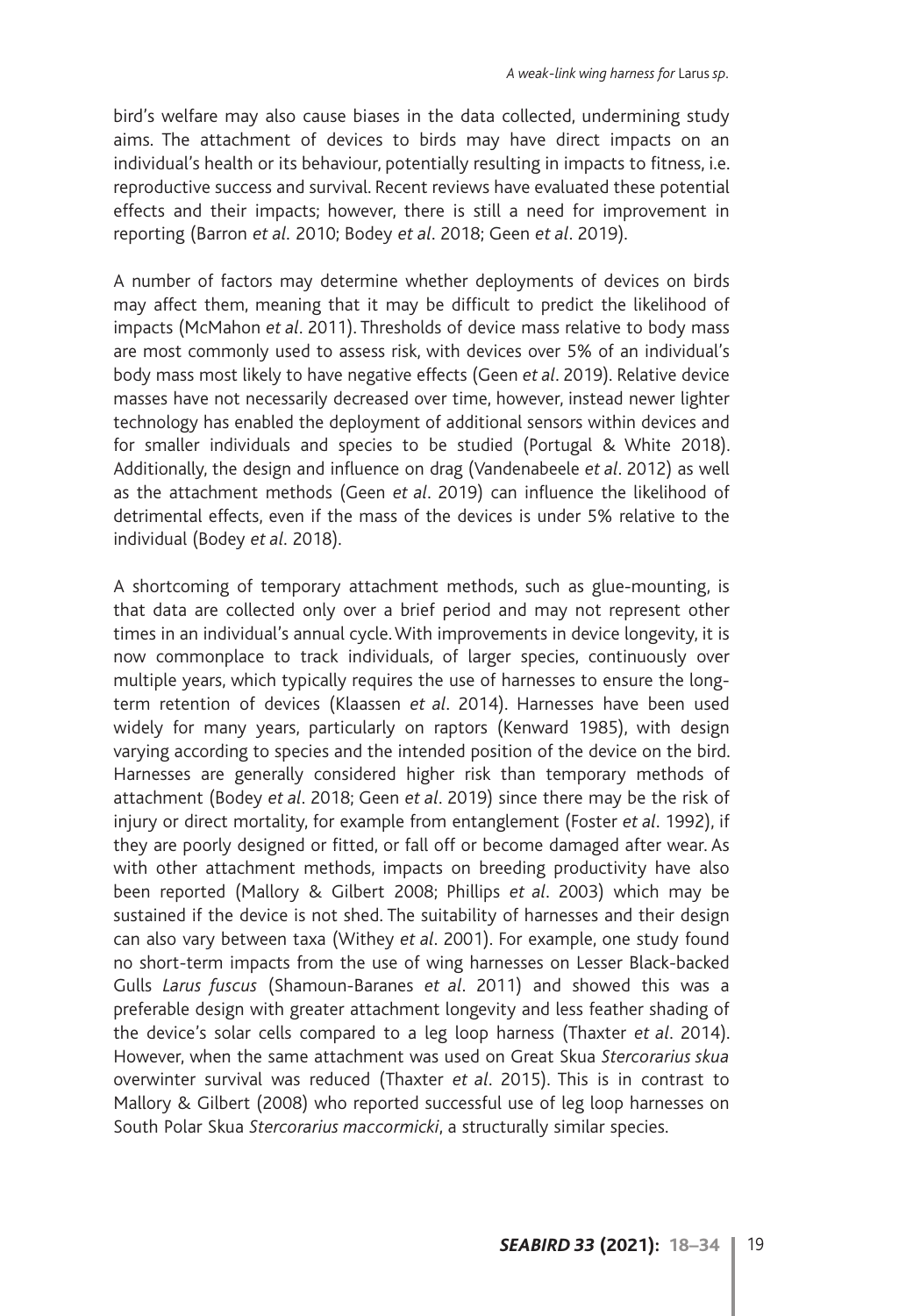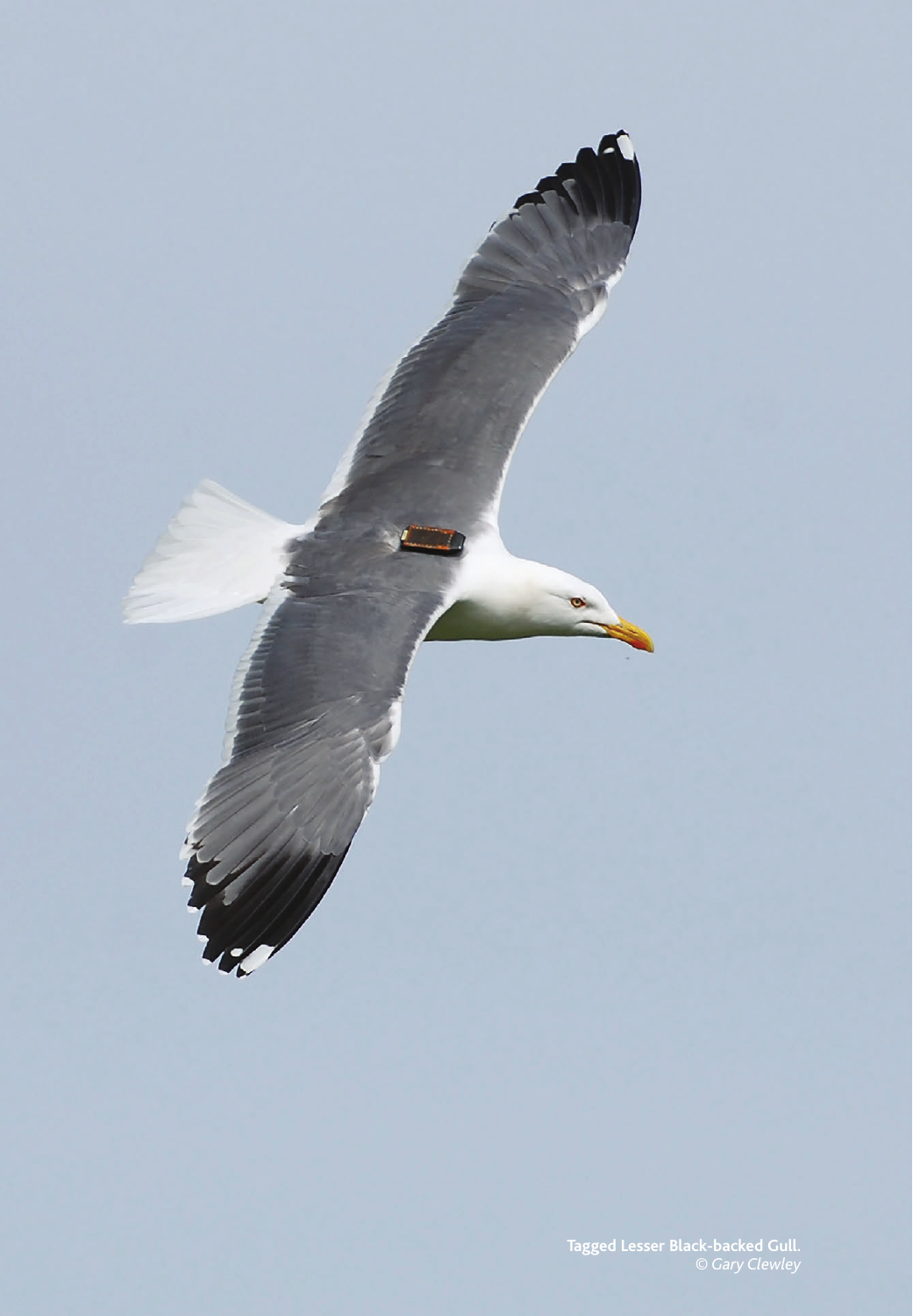The use of permanent harnesses poses an ethical problem, particularly if recapture is not likely, as individuals may bear a device indefinitely, usually beyond the functional lifespan of the device itself. If during long-term deployments, permanent harnesses wear to the point of failure, this may result in an incomplete detachment, potentially causing injury or mortality through tangling. Using harnesses which incorporate a weak-link, designed to enable the entire harness and device to be safely shed at some future point, provides a favourable alternative to permanent harnesses. Weak-links are not a novel idea and have been incorporated into harness design for decades (Karl & Clout 1987) and are widely used, mostly on raptors (Bedrosian *et al*. 2015; McIntyre *et al*. 2009), but also on other taxa (Bedrosian & Craighead 2007; Deguchi *et al*. 2014; Higuchi *et al*. 2004; Parejo *et al*. 2015). However, there are uncertainties about the reliability of weak-link harnesses (Kenward 1985) and evaluation of their use remains scarce in the literature.

Here we describe a weak-link wing harness, designed for long-term attachment, but also to safely detach from the bird without need for recapture. We also evaluate field trials of the design deployed on Herring Gull *L. argentatus* in 2014 and Lesser Black-backed Gull in 2017 and 2018, species with contrasting lifehistory traits, the former being largely resident and the latter largely migratory. We evaluate both (i) the harness performance, through harness retention rates, minimum attachment duration and assessment of the harnesses on recaptured birds, and (ii) the potential impacts on birds, through inspection of recaptured individuals and comparison of the breeding productivity and return rates between tagged and control groups of Herring Gulls. We also provide recommendations for future use of the design.

# **Methods**

# Harness design and construction

Our weak-link harness design was based on a modified wing harness described in Thaxter *et al*. (2014) and attached in the same way (Figure 1). The harness was constructed using Teflon tubular ribbon (6.35 mm flat diameter, Bally Ribbon Mills 8476-.25", Pennsylvania, USA) with a core of 1 mm braided nylon wader mist-net shelf string (British Trust for Ornithology, Thetford, UK). Four separate straps make up the harness, each with a fixed eye secured together around a central loop of different material, acting as the weak-link, which sits at the base of the tracheal pit, around the apex of the keel, in lieu of a reef knot tied directly in the harness as found in the permanent design. When the weak-link material breaks, all four harness straps detach simultaneously.

The weak-link loop may be constructed from materials of varying strength to allow for different expected deployment durations. For our trial, we used either stranded cotton (DMC 117MC-E, Mulhouse, France), 2 mm twisted cotton piping cord (Tootal Craft, Hungary) or 2.5 mm nitrile rubber cord (Polymax 2001107, Bordon, UK). Each weak-link was formed into a secure fixed loop c.10 mm in diameter (Figure 2). Construction of the harness is briefly outlined here but full instructions are included in online Supplementary Material. To form the loops on the harness straps, to attach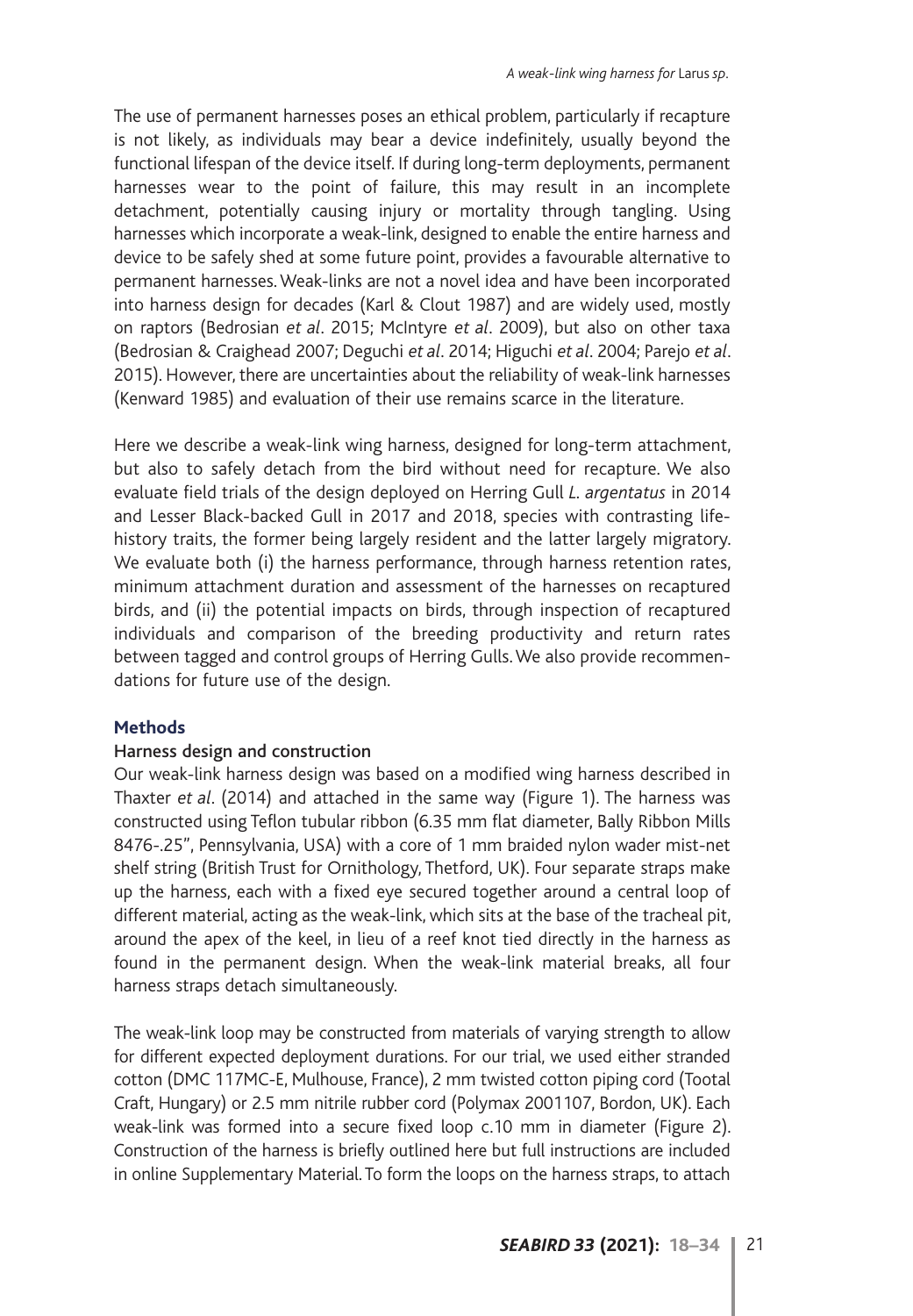

**Figure 1.** Diagram of the attachment and position of the permanent wing harness used, reproduced from Thaxter *et al*. (2014). The weak-link modification replaces the reef knot in the tracheal pit but is otherwise fitted in the same position.

to the weak-link; c. 20 mm of braided nylon was firmly sewn, using nylon thread, onto a laterally folded end of Teflon ribbon, forming a point. Using a blunt needle, a hole c. 20 mm from the sewn end was pushed through one layer of the Teflon (into the tube). The braided nylon was threaded through the hole and the tube of Teflon using a plastic needle, ensuring that the weak-link was captured within the loop that this creates. Both ends of the harness strap were then sewn and a small amount of superglue added to fix the diameter of the loop around the weak-link and the nylon core in place. The diameter of the fixed loops at the end of the Teflon straps were sufficiently small to allow some friction with the weak-link material to prevent any considerable movement leading to an asymmetric fit on the keel but not too tight that any of the weak-link materials wouldn't run freely through with a little pressure when broken.

One additional modification we used for the piping cord weak-link, to reduce bulk of the weak-link when using thicker material, was to use two harness straps with inverted ends, to prevent fraying, and two with looped ends to secure to the weak-link. The inverted straps were constructed by pushing c. 20 mm of Teflon back in on itself and threading with braided nylon. Piping cord was pushed into one of these ends and sewn firmly in place, then threaded through the loops twice, leaving c.15 mm exposed which could be inserted into the second inverted strap and sewn in place (Figure 2).

Finally, harness straps were marked using metallic marker pens at 50 mm intervals from the weak-link attachment to provide reference points when later recording harness size during fitting. The two anterior harness straps were then tied, using a reef knot, around the front attachment point of the GPS device ready for deployment. The finished weak-link harnesses weighed c. 3.5–4 g (once excess was removed after fitting) and took approximately one hour to construct. In the field, harnesses were fitted to individuals using the same methods described in Thaxter *et al*. (2014) except that the harness was fixed to the front attachment of the device, as well as the back, by sewing and superglue once a correct fit was obtained.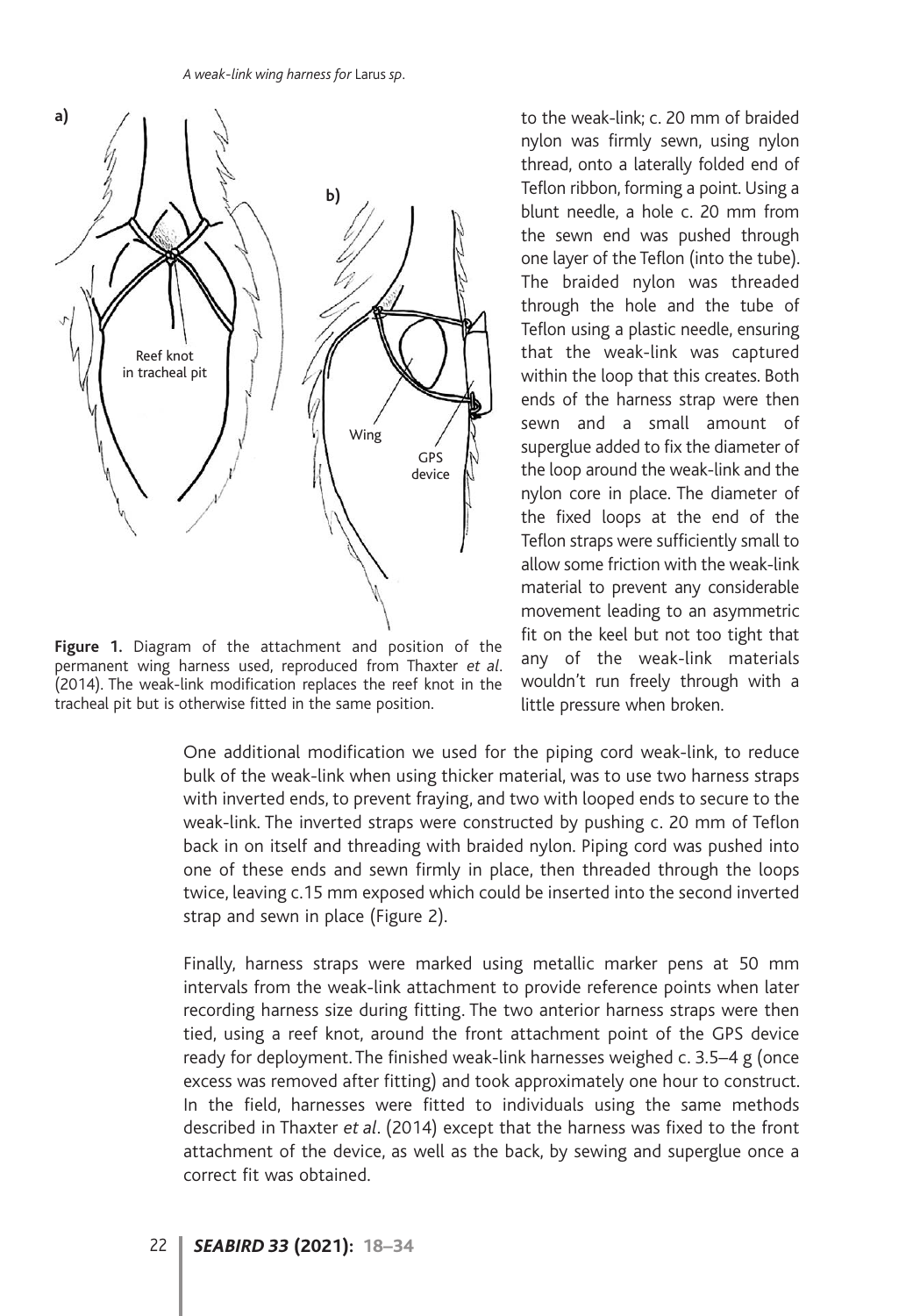#### Study sites and deployments

In 2014, we deployed 24 GPS devices on breeding Herring Gulls, 15 with weak-link harnesses and nine with permanent harnesses, at South Walney Nature Reserve, Cumbria, UK, within the Morecambe Bay and Duddon Estuary Special Protection Area (SPA) (54°3'N 3°11'W). A further 36 devices were deployed using weak-link harnesses on Lesser Black-backed Gulls in 2017 and 2018 at Barrow-in-Furness, Cumbria, UK (54°6'N 3°13'W); the Ribble Estuary in the Ribble and Alt Estuaries SPA, Lancashire, UK (53°43'N, 2°56'W) and the Bowland Fells SPA, Lancashire, UK (54°2'N, 2°35'W) (Table 1). Herring Gulls were fitted with nanoFix®GEO+RF devices (Pathtrack, Otley, UK) with front and rear attachment tubes. Lesser Blackbacked Gulls were fitted with Flyway-18 GPS-GSM (Movetech Telemetry, Thetford, UK) devices with a three-point attachment design. The Pathtrack devices remotely download data locally via UHF radio to base stations placed in the breeding colony. Movetech Telemetry devices transmitted data in near realtime using General Packet Radio Service (GPRS), accessible through Movebank (www.movebank.org). It was anticipated that devices would function for approximately two years. The combined weight of device, harness and any additional identifying marks were c. 20.5 g for Herring Gull and c. 25 g for Lesser Blackbacked Gulls which equated to a mean  $\pm$ S.E. of 2.1  $\pm$  0.06% and 2.8  $\pm$  0.03% respectively of the individual mass.

**Figure 2.** Close up image of each of the three materials trialled on Herring Gull *Larus argentatus* to form the weak-link in the harness. Top left; cotton thread, top right; cotton piping cord and bottom left; nitrile rubber.





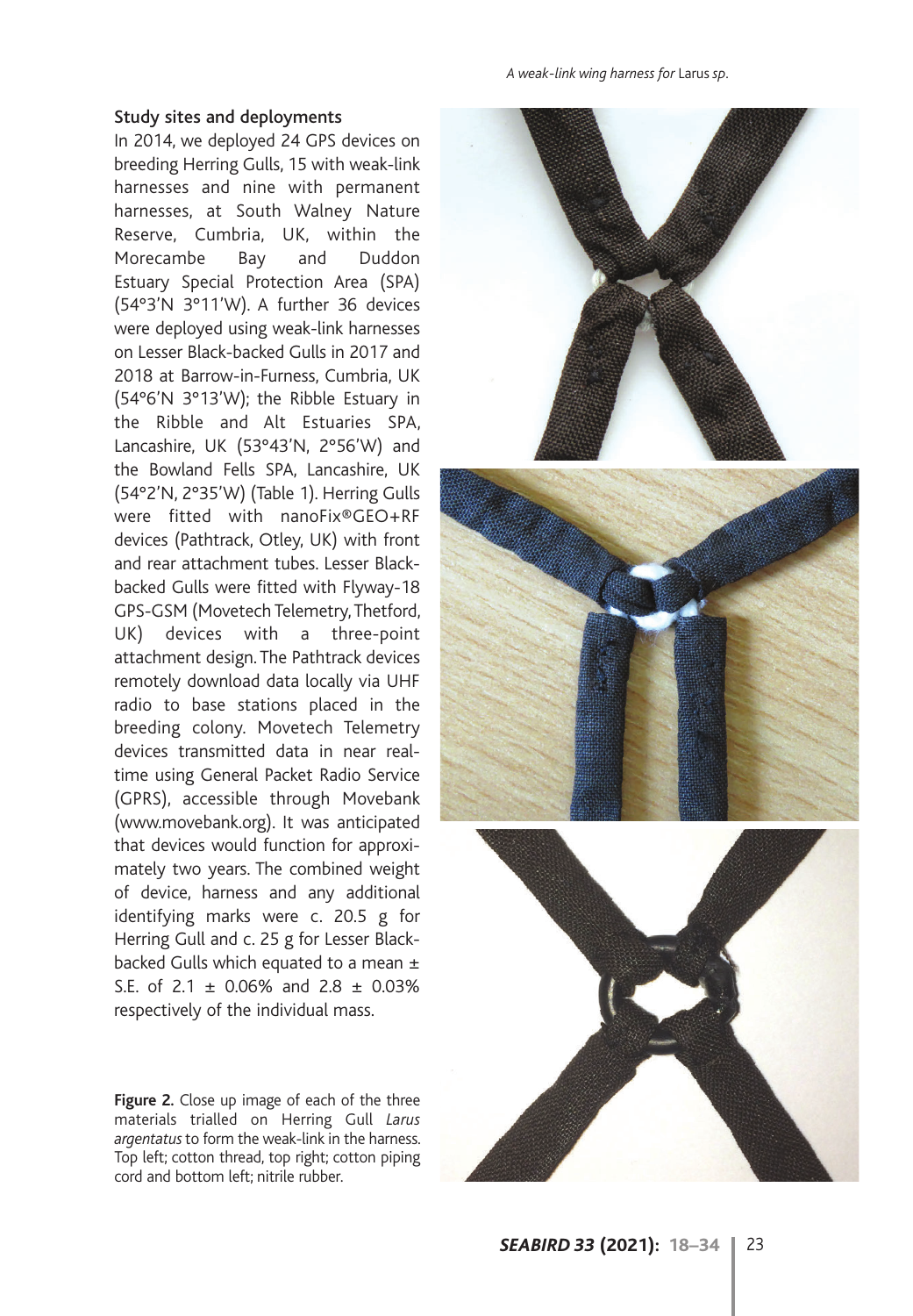Breeding adult gulls were captured on the nest during late incubation using a walkin wire mesh nest trap or a customised remote-controlled nest-snare trap. Herring Gulls were trapped on full clutches of three eggs and Lesser Black-backed Gulls were trapped on either two or three eggs. Only a single adult from a pair was fitted with a device and if no birds were caught at a nest within c. 30 minutes then the trap was removed allowing adults to return. No trapping efforts were made during inclement weather. All individuals were also fitted with metal rings and unique colour rings for subsequent field identification. Typical overall capture, holding and handling time for tagged individuals was c. 40 minutes, with the tagging component taking c. 20 minutes. The Herring Gull control group consisted of individuals trapped during the same period and areas of the colony where device deployment took place, and groups were matched based on body mass (mean  $\pm$ S.E.; Tagged - 965  $\pm$  25 g, N = 24, Control - 965  $\pm$  20 g, N = 41). The likely sex ratios in each group based on bill measurements (Demongin 2016) were 14:9 and 22:19 males to females for the tagged and control groups respectively, however there is some overlap in size and sex was not confirmed using any other method.

All work was carried out by individuals with suitable British Trust for Ornithology (BTO) permits with approval from the Special Methods Technical Panel, part of the BTO Ringing Committee.

#### Evaluation of harness performance

The retention of harnesses and devices was evaluated through the GPS data received from the devices themselves and field observations of the birds. We undertook regular searches for colour-ringed Herring Gulls at South Walney throughout 2014, the breeding season of capture, and subsequent breeding seasons up until 2018. Birds fitted with weak-link harnesses and observed still to be carrying devices in years subsequent to capture were targeted for recapture to examine the physical condition of the bird and the harness and to remove non-functioning devices. For Herring Gulls fitted with Pathtrack devices, GPS data were only obtainable when birds were within range of the base station system at the colony. We thus undertook a simple annual assessment of harness retention rates for returning birds.

The Movetech Telemetry GPS-GSM devices provided location data in near realtime which also allowed us to estimate more accurate attachment durations using the last confirmed date of data transmission. The sudden loss of data transmission may be caused by either loss of harness, device transmission failure or mortality, so the attachment durations reported here are only a minimum. Additionally, we were able to investigate several cases of periods of stationary GPS fixes received from the GSM devices with visits to the location and visual searching for either device or individual, to confirm either drop-off event or mortality.

# Evaluation of the potential impacts of harnesses and devices

The potential impacts of harnesses and devices were evaluated for Herring Gulls at South Walney through comparison of the breeding productivity and return rates of tagged and control groups. Comparable monitoring of Lesser Black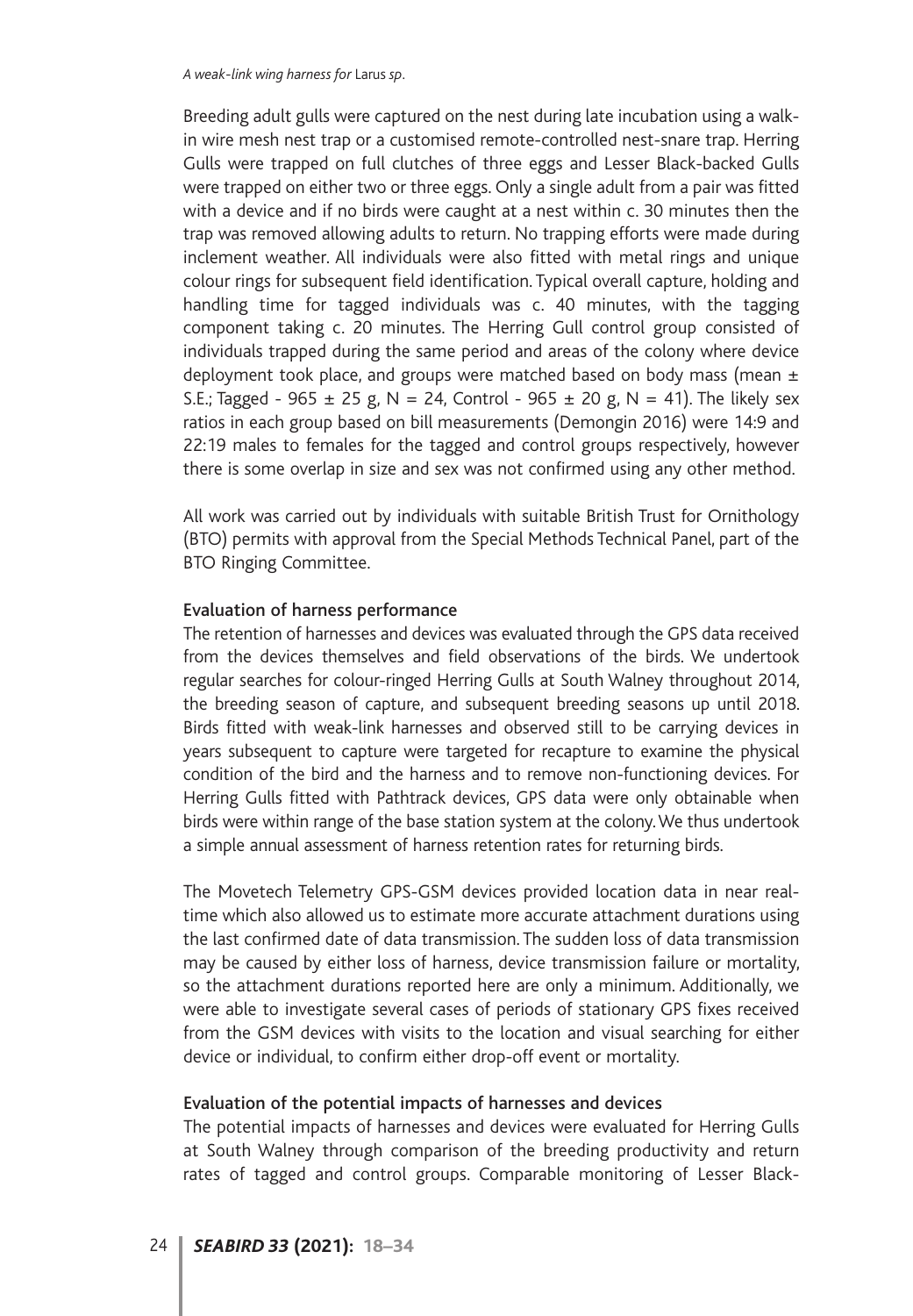backed Gulls was not feasible at the colonies studied due to limited access or unsuitable vantage points for resighting. Only apparent return rates of individuals tagged in 2017 at Barrow during 2018 compared with a control group of Lesser Black-backed Gulls captured at the same site in 2017 are presented here. However, previous studies have demonstrated no negative impacts to Lesser Black-backed Gulls fitted with devices using permanent wing harnesses compared with untagged individuals (Thaxter *et al*. 2015).

The productivity of tagged and control groups of Herring Gulls was recorded in 2014, the original year of capture, and the subsequent 2015 breeding season. The South Walney colony experienced a widespread crash in productivity after 2015 and thus it was not possible to effectively monitor each tagged individual's productivity in subsequent years. Between two and six visits were made to each nest of tagged and control birds between mid-May and early July to record numbers of eggs and young, and thus minimum hatch rates. We did not follow the outcome of nests through to fledging due to the difficulties of identifying individual chicks once they became mobile (South Walney being a large mixed colony of both Herring and Lesser Black-backed Gulls). Differences in the clutch size and the minimum number of eggs hatched between birds fitted with weaklink and permanent harnesses and control birds were analysed using a Generalised Linear Model (GLM) with a quasi-Poisson error distribution including harness type as a fixed effect. Differences in the propensity of tagged and control adults to breed in 2015 were analysed using a GLM with a binomial error structure, again considering harness type as a fixed effect.

Searches for colour-ringed individuals were used to calculate return rates of birds to the colony. Any individuals recorded only from transmission of telemetry data but not visually observed were excluded from return rate comparisons so detection probability was not skewed between tagged and control groups. We used a Generalised Linear Mixed-effects Model with a binomial error structure in the 'lme4' R package (Bates *et al*. 2015) to analyse observed return rates including harness type as a fixed effect and year and individual as random effects.

Significance was assessed by comparing models with and without the harness type factor, reporting the chi-squared significance of a change in deviance. Also due to limited sample sizes in our study, we anticipate only being able to detect large effect sizes (i.e. d > 0.8, Cohen 1988) with an acceptable level of statistical power (0.8).

All analyses were carried out using R 3.5.1 (R Core Team 2018).

# **Results**

# Evaluation of harness performance: deployments and recaptures

Of the 24 Herring Gulls fitted with devices and harnesses in 2014, five were subsequently recaptured and examined (2015 — one with a nitrile weak-link harness, one with a piping cord weak-link harness and two with permanent harnesses; 2016 — one with a piping cord weak-link harness). Although a small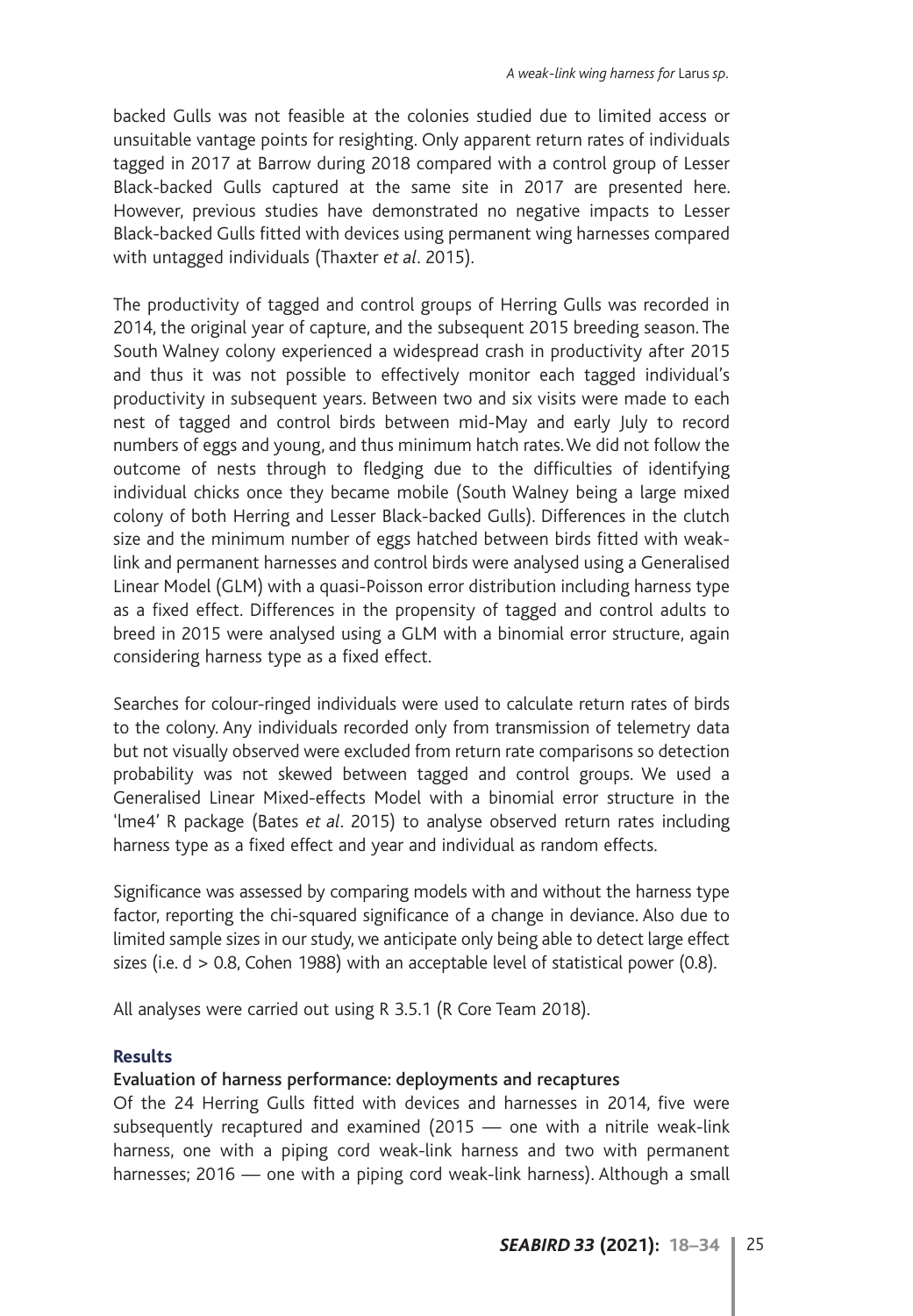

**Figure 3.** Inspection of a cotton piping cord weak-link wing harness on Herring Gull *Larus argentatus* approximately two years after deployment.

sample, none showed any signs of abrasion from the harness or weak-link and the fit was still correct. Particular attention was paid to the area under the weak-link element and immediately behind the wings. Some feather loss had occurred immediately beneath the device but this still did not appear chafed or abraded, and one individual recaptured one year after removing the device for another inspection had no visible signs of ever having had the harness and device fitted. The individuals with permanent harnesses had the devices removed since they had failed prematurely. Similarly the individual recaptured with the nitrile weaklink had a failed device so the harness was removed; the nitrile weak-link did not show any appreciable signs of wear one year after deployment. The piping cord weak-link harness examined in 2015 a year after deployment also showed no signs of wear, whereas that examined in 2016 two years after deployment exhibited some wear (Figure 3).

#### Evaluation of harness performance: weak-link harness retention

Weak-link harness deployments, retention rates and durations are summarised in Table 1. Of the original sample of 15 weak-link harnesses fitted to Herring Gulls, those using piping cord ( $N = 5$ ) and nitrile ( $N = 5$ ) weak-links were more durable with the majority of individuals still bearing the harness for two years and one and two individuals respectively confirmed with the harness four years after fitting. One individual fitted with a piping cord weak-link harness was observed without its device and harness in 2018, four years after deployment, and the device having still been transmitting data in 2017; thus, it is known the piping cord link failed after three years. Of the five cotton weak-link harnesses deployed, only two were retained one and two years after deployment, although it should be noted that the return rates of the individuals that these were deployed on were apparently lower (Table 2). In 2017, one cotton weak-link harness was found dropped in the breeding colony and had detached completely as expected.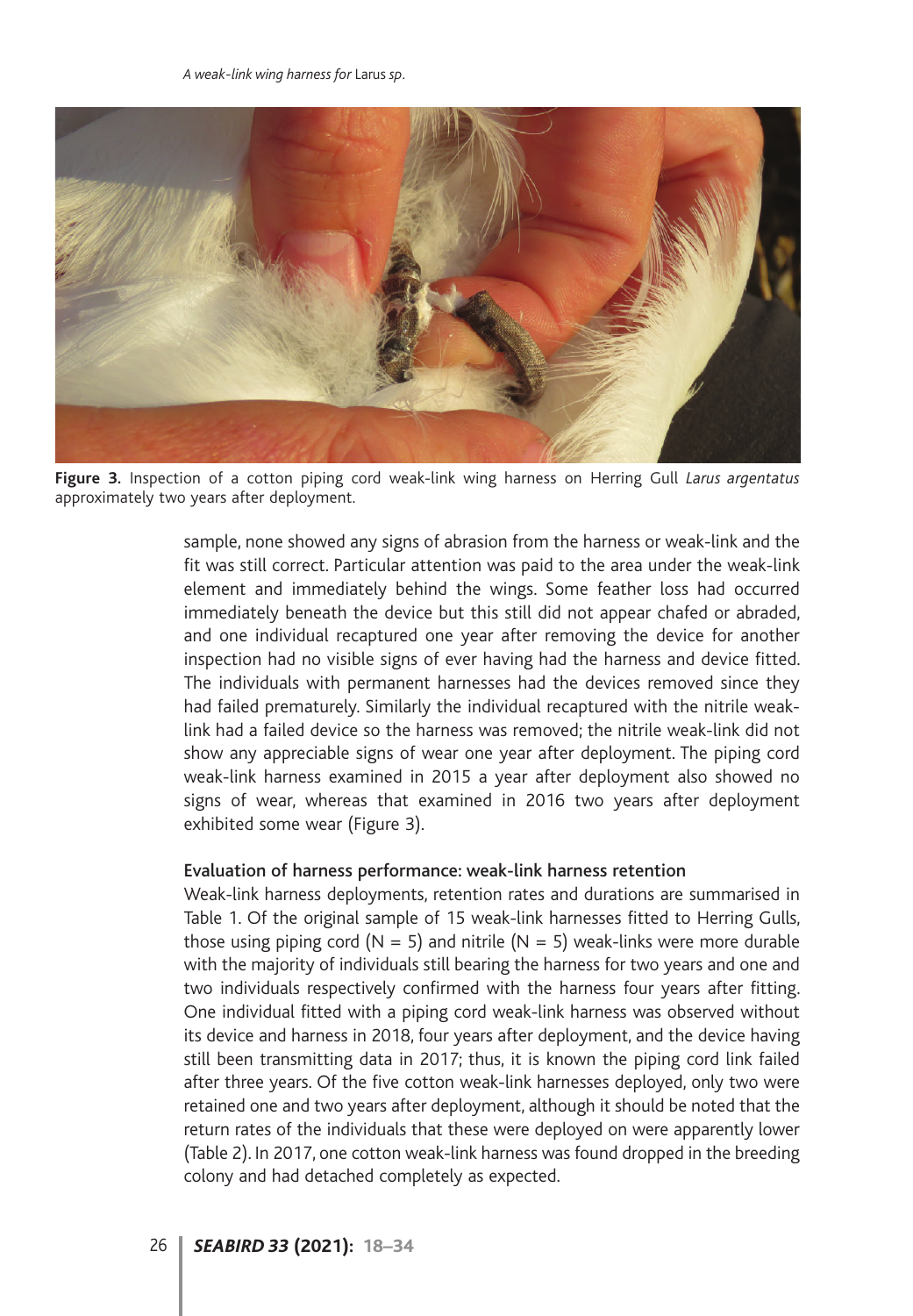| at the breeding colony in subsequent years after deployment. Lesser Black-backed Gulls fitted with Movetech Telemetry GPS-GSM devices transmitted data<br>remotely daily and allowed more precise estimates of attachment duration but only minimum reported as cessation of data transmission may also be a result<br>. fuscus. Retention rates were calculated from individuals confirmed to still have the harness attached, either through visual observation or remote data retrieval,<br>of device failure or mortality and not all cases were determined. Mean values are presented with ± standard error<br>Table 1. Summary of weak-link |                                                                                |                                                                                             | harness deployments and retention rates and durations on (a) Herring Gulls Larus argentatus and (b) Lesser Black-backed Gulls                                                                                                   |                                     |                                                                                                                                                                                              |                                                                             |                                                                                         |                                                                                                            |
|---------------------------------------------------------------------------------------------------------------------------------------------------------------------------------------------------------------------------------------------------------------------------------------------------------------------------------------------------------------------------------------------------------------------------------------------------------------------------------------------------------------------------------------------------------------------------------------------------------------------------------------------------|--------------------------------------------------------------------------------|---------------------------------------------------------------------------------------------|---------------------------------------------------------------------------------------------------------------------------------------------------------------------------------------------------------------------------------|-------------------------------------|----------------------------------------------------------------------------------------------------------------------------------------------------------------------------------------------|-----------------------------------------------------------------------------|-----------------------------------------------------------------------------------------|------------------------------------------------------------------------------------------------------------|
| South Walney<br>Site<br>(a) Herring Gull<br>2014<br>Year                                                                                                                                                                                                                                                                                                                                                                                                                                                                                                                                                                                          | Pathtrack - 14<br>Device                                                       | Weak-link material<br>Cotton (18-ply)<br>Piping cord<br>Nitrile<br>g                        | Deployed<br>$1 - 3/6/14$<br>$1 - 3/6/14$<br>$1 - 3/6/14$                                                                                                                                                                        | $Z$ in $\stackrel{*}{\text{in}}$ in | 0.80(4)<br>0.40(2)<br>2015<br>1.00(                                                                                                                                                          | 0.80(4)<br>0.40(2)<br>$\overline{\omega}$<br>2016<br>0.75 <sub>0</sub><br>0 | Minimum retention rate (N)<br>0.00(0)<br>0.60(3)<br>0.50(2)<br>2017                     | 0.00(0)<br>0.50(2)<br>0.20(1)<br>2018                                                                      |
| (b) Lesser Black-backed Gull<br>Sites<br>Year                                                                                                                                                                                                                                                                                                                                                                                                                                                                                                                                                                                                     | Device                                                                         | Weak-link<br>material                                                                       | Deployed                                                                                                                                                                                                                        | z                                   | 2018                                                                                                                                                                                         | 2019                                                                        | Mean ± S.E. (range) minimum<br>attachment duration (days)<br>Minimum retention rate (N) |                                                                                                            |
| Barrow-in-Furness &<br>Ribble Estuary<br>2017                                                                                                                                                                                                                                                                                                                                                                                                                                                                                                                                                                                                     | Movetech<br>$-18-20g$                                                          | Cotton (6-ply)                                                                              | 24/5-23/6/17                                                                                                                                                                                                                    | ίņ                                  | 0.00(0)                                                                                                                                                                                      | 0.00(0)                                                                     | $102 \pm 14 (27 - 210)$                                                                 |                                                                                                            |
| <b>Bowland Fells</b>                                                                                                                                                                                                                                                                                                                                                                                                                                                                                                                                                                                                                              | Movetech<br>$-18-20g$                                                          | Piping cord                                                                                 | 21/5/2017                                                                                                                                                                                                                       | 2                                   | 0.50(1)                                                                                                                                                                                      | 0.50(1)                                                                     | $596 \pm 225 (371 - 820)$                                                               |                                                                                                            |
| Barrow-in-Furness<br>& Ribble Estuary<br>2018                                                                                                                                                                                                                                                                                                                                                                                                                                                                                                                                                                                                     | Movetech<br>$-18-20g$                                                          | Cotton (18-ply)                                                                             | 22/5-13/6/2018                                                                                                                                                                                                                  | 18**                                |                                                                                                                                                                                              | 0.66(12)                                                                    | $358 \pm 42 (60 - 604)$                                                                 |                                                                                                            |
| deployment excluded. Two more individuals stopped transmitting < 100 days after deployment and assumed likely mortalities but not confirmed so included here.<br>* One failed device removed from an individual in 2015 so effective sample size was four from 2016 onward. ** One individual found dead shortly after                                                                                                                                                                                                                                                                                                                            |                                                                                |                                                                                             |                                                                                                                                                                                                                                 |                                     |                                                                                                                                                                                              |                                                                             |                                                                                         |                                                                                                            |
| Table 2. Comparisons of apparent return rates to the breeding colony assessed through resightings of colour-ringed birds and breeding productivity measures<br>for Herring Gull Larus argentatus fitted with permanent or weak-link harnesses and control birds. All individuals were marked in 2014 at South Walney. Mean                                                                                                                                                                                                                                                                                                                        |                                                                                |                                                                                             |                                                                                                                                                                                                                                 |                                     |                                                                                                                                                                                              |                                                                             |                                                                                         |                                                                                                            |
| values are presented with ± standard error                                                                                                                                                                                                                                                                                                                                                                                                                                                                                                                                                                                                        |                                                                                |                                                                                             |                                                                                                                                                                                                                                 |                                     |                                                                                                                                                                                              |                                                                             |                                                                                         |                                                                                                            |
| Harness                                                                                                                                                                                                                                                                                                                                                                                                                                                                                                                                                                                                                                           | 2015                                                                           | Apparent return rate (N)                                                                    | 2018<br>2017                                                                                                                                                                                                                    |                                     | 2014 Mean minimum                                                                                                                                                                            | 2015 breeding<br>Productivity                                               |                                                                                         | 2015 Mean                                                                                                  |
| Weak-link - Cotton (18-ply)<br>Weak-link - Piping cord<br>Weak-link - Nitrile<br>All weak-link<br>Permanent<br>Control                                                                                                                                                                                                                                                                                                                                                                                                                                                                                                                            | 0.80 (12)<br>0.83 (34<br>0.60(3)<br>0.56(5)<br>0.80(4)<br>1.00(<br>rU<br>m m m | 0.46 (19)<br>0.40(2)<br>⊙<br>0.53(8)<br>0.22(2)<br>$\widetilde{\Xi}$<br>0.60(<br>0.60(<br>G | 0.00(0)<br>$\widetilde{\mathcal{N}}$<br>$\overline{\mathbf{t}}$<br>$\overline{\mathbf{r}}$<br>0.10(4)<br>J.<br>0.20<br>0.20<br>0.13<br>0.11<br>0.32(13)<br>0.20(1)<br>0.27(4)<br>0.33(3)<br>$\widetilde{\Xi}$<br>0.40(<br>0.20( |                                     | eggs hatched (N)<br>$1.33 \pm 0.31$ (15)<br>$1.89 \pm 0.17$ (37)<br>$1.20 \pm 0.52$ (5)<br>$\widetilde{\Xi}$<br>6<br>$\circledcirc$<br>$1.40 \pm 0.46$<br>$1.40 \pm 0.61$<br>$1.33 \pm 0.31$ | 0.24(10)<br>rate (N)<br>0.40(2)<br>0.27(4)<br>0.33(3)<br>0.40(2)<br>(0)     |                                                                                         | $2.50 \pm 0.50$<br>$2.00 \pm 0.00$<br>$2.25 \pm 0.25$<br>$2.33 \pm 0.33$<br>$2.40 \pm 0.22$<br>clutch size |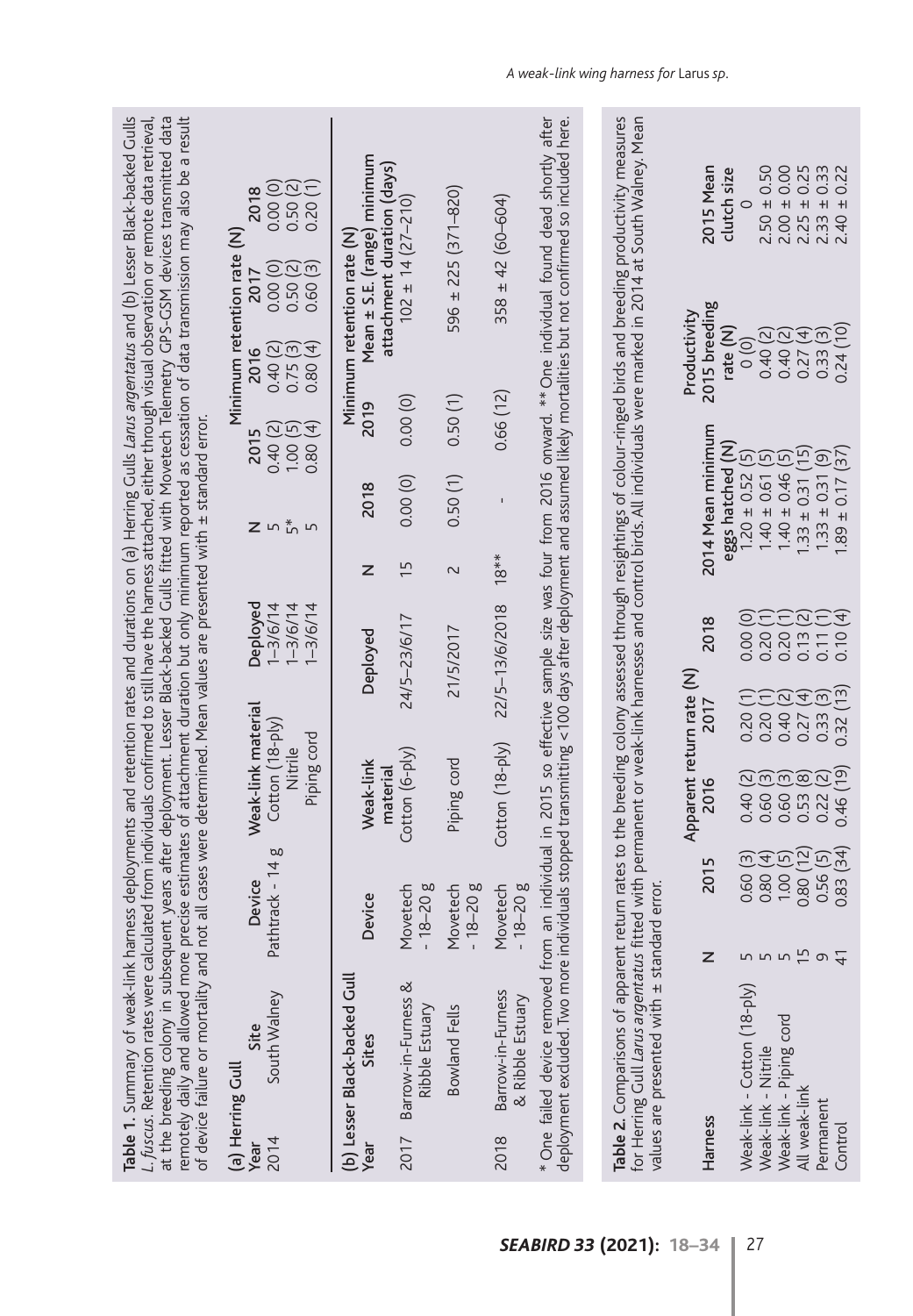A reduced strength cotton weak-link was trialled in 2017 on Lesser Black-backed Gulls and these harnesses were shed from the birds sooner than those in the Herring Gull trial (Table 1). Of the 15 GPS-GSM devices fitted in 2017, we investigated seven cases of stationary GPS fixes by visiting the last known location and making visual searches for the bird or device. No dead birds were found, but two devices were recovered, again detached as expected. We confirmed that at least 80% (12 individuals) were visually resighted again and had dropped harnesses; based on the last date of data transmission, they remained attached for a mean of 102 days (Table 1).

An additional sample of Lesser Black-backed Gulls was fitted with GPS-GSM devices in 2018, all with 18-ply cotton weak-links (comparable strength to the original Herring Gull trial). These harnesses remained attached for longer than the 2017 sample (Table 1) with a mean duration of 358 days between deployment and last confirmed live transmission. For most individuals whose devices stopped transmitting data, it was not possible to determine whether the device or the harness failed or mortality had occurred as they were not observed again so the actual attachment period may be underestimated here. One individual was recovered dead shortly after tagging on a nearby landfill site. The cause of death was unknown and the harness was inspected and remained well fitted; data from this individual were excluded from harness retention results. One device was reported found on a public beach and had detached completely but the individual has not been resighted subsequently.

# Evaluation of the potential impacts of harnesses and devices

A full evaluation of the effects of the harnesses on return rates and productivity was not feasible for Lesser Black-backed Gulls in this study, however limited resighting data collected at the Barrow colony during 2018 for the 2017 cohorts did not suggest a negative effect on apparent return rates for tagged birds (0.46, 6/13 individuals) compared with a matched control group (0.19, 4/21). We therefore focussed evaluation on Herring Gulls at South Walney. Following deployments, we observed no evidence of immediate behavioural effects on the individuals fitted with harnesses, for example nest desertion or any indication of discomfort from the harness such as excessive preening. Comparisons of the breeding productivity and return rates to the colony of tagged (permanent and weak-link separately) and control groups are presented in Table 2. We did not detect any significant differences between tagged and control birds in the minimum number of eggs hatched in the breeding season that devices were fitted  $(\chi^2_{2} = -2.796, P = 0.151)$ . Similarly, the propensity to breed  $(\chi^2_{2} = 1.138, P = 1.139)$ 0.566) and clutch sizes ( $\chi^2_{\rm 1}$  = -0.023, P = 0.880) of tagged and control birds showed no differences the following year. Tagged (permanent or weak-link harnesses) and control birds also showed no significant differences in their return rates to the breeding colony  $(\chi^2_{\;\;2}=1.989$ , P = 0.370) between 2014 and 2018. However, we only had the statistical power in our study to detect large effect sizes and there is an indication of lower hatching success in tagged birds (Table 2) during the year of deployment.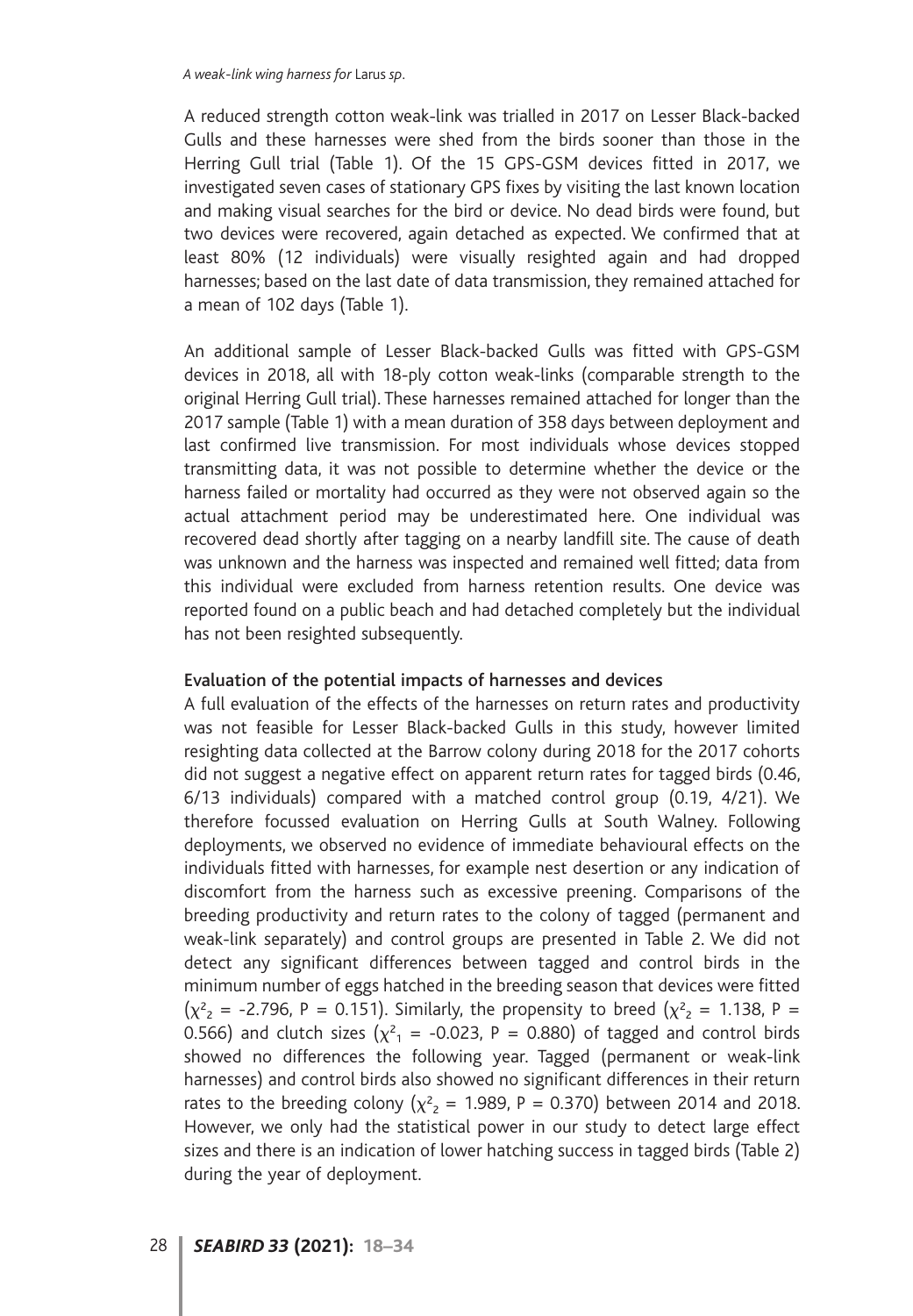#### **Discussion**

# Harness design and performance

In this paper, we describe the deployment of weak-link harnesses on two species of large gull. Various devices, including three- and four-point attachment designs, were successfully fitted using the harness design described here. Although data were not available for all devices deployed, information from recaptures of birds and recoveries of detached devices indicated that harnesses and devices were subsequently shed from birds without problems. By altering the material used for the weak-link, there is flexibility to allow differing attachment durations, which could be further developed with additional materials. A weak-link harness therefore does seem to be viable as an alternative to a permanent design for long-term deployments (of one year or more) for these species or potentially to other short-term attachment methods, such as glue or tape mounting, particularly if data are required for a period of several months or when individuals are moulting, although the use of any harness method will still include a greater underlying risk of detrimental effects.

There are benefits from continued innovation in harnessing techniques (Humphrey & Avery 2014) and dissemination of findings of harnessing effects for a wider range of species. Geen *et al*. (2019) reports a decline over time of reported negative effects of fitting devices generally across a wide range of avian taxa and methods. This is possibly due to improved practice over time or more suitable selection of species and attachment methods for devices building on an increasing knowledge base of methodology. Studies using captive individuals or dummy devices to test effectiveness of materials and attachment methods can yield useful insights (Herring & Gawlik 2010). However, there may be a discrepancy between studies of captive individuals and those carried out under field conditions (Chan *et al*. 2015), which may provide a better reflection on variation in performance. Further improvements in the selection and testing of materials used for the weak-links could help increase confidence in minimum and average attachment duration for a given species.

An important aspect in the use of devices on birds is the overall capture and handling time required to fit them. Increased time in captivity increases stress levels in birds (Romero & Romero 2002) and it is thought that the most significant increase comes between three and 30 minutes (Romero & Reed 2005). The weaklink design used in our trial did take longer to fit, if the neck loop needed resizing to fit the individual, than the permanent harnesses previously used for large gulls (Thaxter *et al.* 2014) but should add no more than approximately five minutes to overall handling time if carried out by experienced personnel. There was also a difference between devices as we found the neck loop was quick to adjust if necessary on a four-point attachment device (Pathtrack) but difficult on the bird for a three-point attachment (Movetech Telemetry). We overcame this by having a range of predetermined sizes made to select from so fewer needed adjusting during fitting. There will be future improvements to the attachment protocol which may reduce overall handling time which should continue to be trialled, for example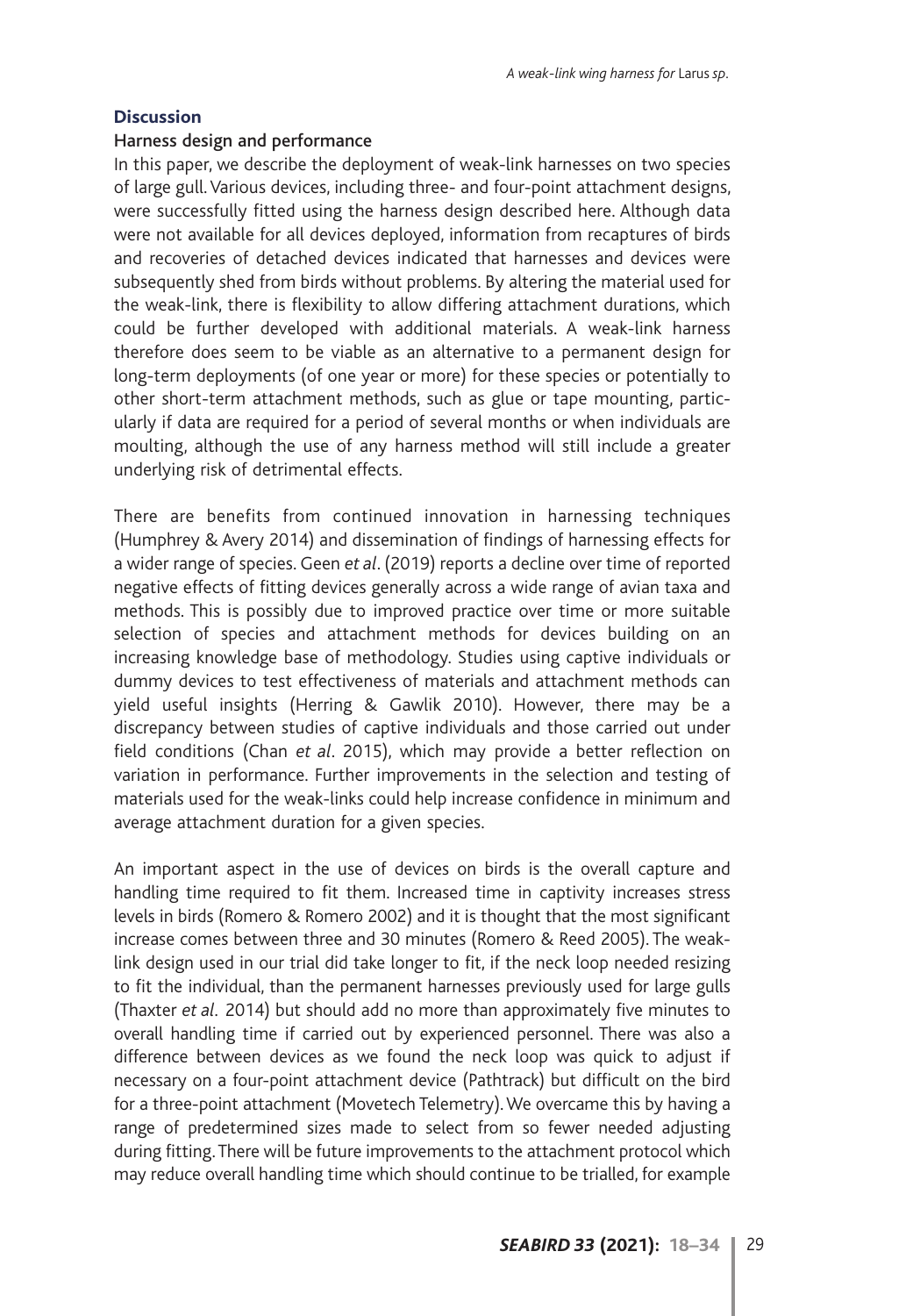the use of crimps to secure fit instead of sewing and glue (Lameris *et al.* 2017). Little is still known about the long-term effects of capture and handling induced stress, but individual seabirds are known to respond and recover differently in the short term (Weimerskirch *et al.* 2002) so any additional handling time for a weaklink harness should be considered against the potential risks of permanent harnesses and long-term attachment of devices which may result in increased stress to an individual overall (Elliott *et al.* 2012).

In all cases where tags were recovered after being lost from an individual, the weak-link acted as intended and the design appeared to work well. This is supported by the majority (80%) of the Lesser Black-backed Gulls tagged in 2017 being visually observed the following year without the device, apparently behaving normally.

# Potential impacts of harnesses and devices

It is important to distinguish between what may be short-term effects of the attachment of devices to birds on an individual's behaviour — which should be considered when interpreting tracking data — and those which may have consequences for an individual's fitness, i.e. its breeding productivity or survival. Nevertheless, despite comprehensive reviews into the effects of using devices on birds (Bodey *et al.* 2018; Geen *et al.* 2019) there are still gaps in our understanding of how individuals respond to tagging. Some studies have reported short-term adjustments that have diminished over time, for example, Greenland White-fronted Geese *Anser albifrons* preened more 3–7 days after initial device attachment but returned to normal rates afterwards (Glahder *et al.* 1999). Whether potential negative effects would be cumulative over a longer time period is unclear, but any case where individuals adjust their behaviour, even if no long-term impacts on fitness are detected, may have important implications for the validity of data when inferring behaviour of untagged conspecifics (Gillies *et al.* 2020). Also, impacts on fitness may not be apparent at an individual level, if they are compensated for by an individual's partner. For example, hatching success in Audouin's Gulls *Ichthyaetus audouinii* was not impacted if neither or one of the adults was tagged, but reduced when both adults were tagged (Mañosa *et al.* 2004).

Previous studies have reported no negative effects of wing harnesses on the breeding productivity and return rates of Lesser Black-backed Gulls (Shamoun-Baranes *et al.* 2011; Thaxter *et al.* 2014). Nevertheless, there may be speciesspecific effects of harnessing (Mallory & Gilbert 2008). We found no significant differences in the productivity or return rates of Herring Gulls fitted with either permanent or weak-link harnesses and a control group of birds, although small or medium effects cannot be discounted due to the relatively low statistical power in this study, so further and more comprehensive evaluation is needed. This is particularly the case for the possible impact on productivity, as there was an indication, albeit not significant, of lower hatching success for Herring Gulls with harnesses compared with the control group. This was recorded during the year of deployment, and the capture and manipulation of birds took place at the end of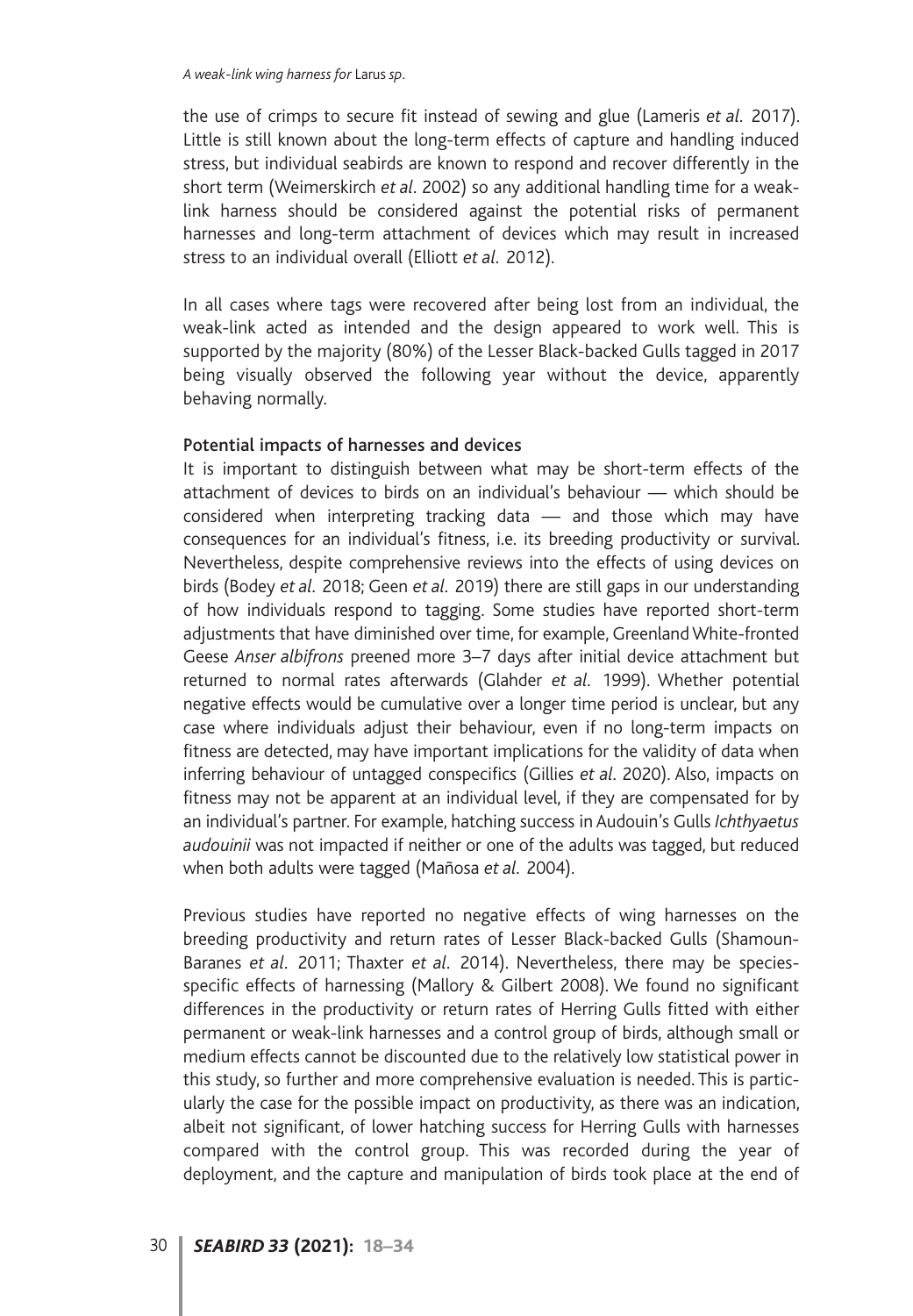the incubation period, so it is possible that impacts to hatching may be a shortterm effect while birds adjust to the device. Further evaluations in subsequent years after deployment would help determine the long-term impacts.

Apparent return rates to the colony were comparable to published apparent survival rate estimates for Herring Gull (0.71, Rock & Vaughan 2013; 0.87, Allard *et al.* 2006; 0.79, Breton *et al.* 2008), at least in 2015. Return rates in subsequent years declined markedly, for all groups, and productivity could not be evaluated after 2015. This was due to failure of the colony as a whole at the early chick stage and a reduction or relocation of breeding pairs at the South Walney colony which precluded effective monitoring. Costs to an individual from bearing a device or a given attachment method may manifest only under certain conditions, for example, during periods of reduced resources (Vekasy *et al.* 1996) and it is possible that wider declines at the breeding colony masked changes in productivity or behaviour of tagged individuals. A more detailed investigation into the effects of harnessing on Herring Gulls would be advantageous but we found no evidence that the use of weak-link design would have any additional costs over a permanent design.

# **Recommendations**

This study set out to evaluate trial deployments of weak-link wing harnesses on two study species, Herring Gull and Lesser Black-backed Gull, through assessment of harness and device retention and examination of the recaptured birds and their harnesses, and for Herring Gulls, through assessment of potential impacts on the birds' breeding productivity and return rates, through comparison with a control group.

We advocate the use of weak-link harnesses as an effective alternative to permanent harnesses that reduces the need to recapture individuals to remove harnesses and devices at the end of a study and may mitigate against risks of bearing a device indefinitely or an uncontrolled harness failure. Although our study and previous studies have reported no evidence of impacts to Herring or Lesser Black-backed Gulls from being fitted with harnesses (of any type), using a weaklink design is precautionary as the potential long-term impacts of permanent harnesses on gulls are yet to be determined. However, we would advise extra consideration in using weak-link harnesses if the primary objective of a study is to investigate mortality rates as incidents of mortality and harness detachment are not always distinguishable.

Weak-link harnesses may also be designed to allow for varying planned attachment durations. Our initial findings suggest that the piping cord and nitrile weak-link materials used would be suitable for deployments intended for 2–3 years, which is consistent with the expected lifespan of many current solar powered devices, but a proportion may still last beyond this. Cotton weak-links were suitable for shorter deployments of 1–2 years (18-ply) or less than one year (6-ply) and may be an effective alternative to other short-term attachment methods or for studies requiring data collection throughout a moult period.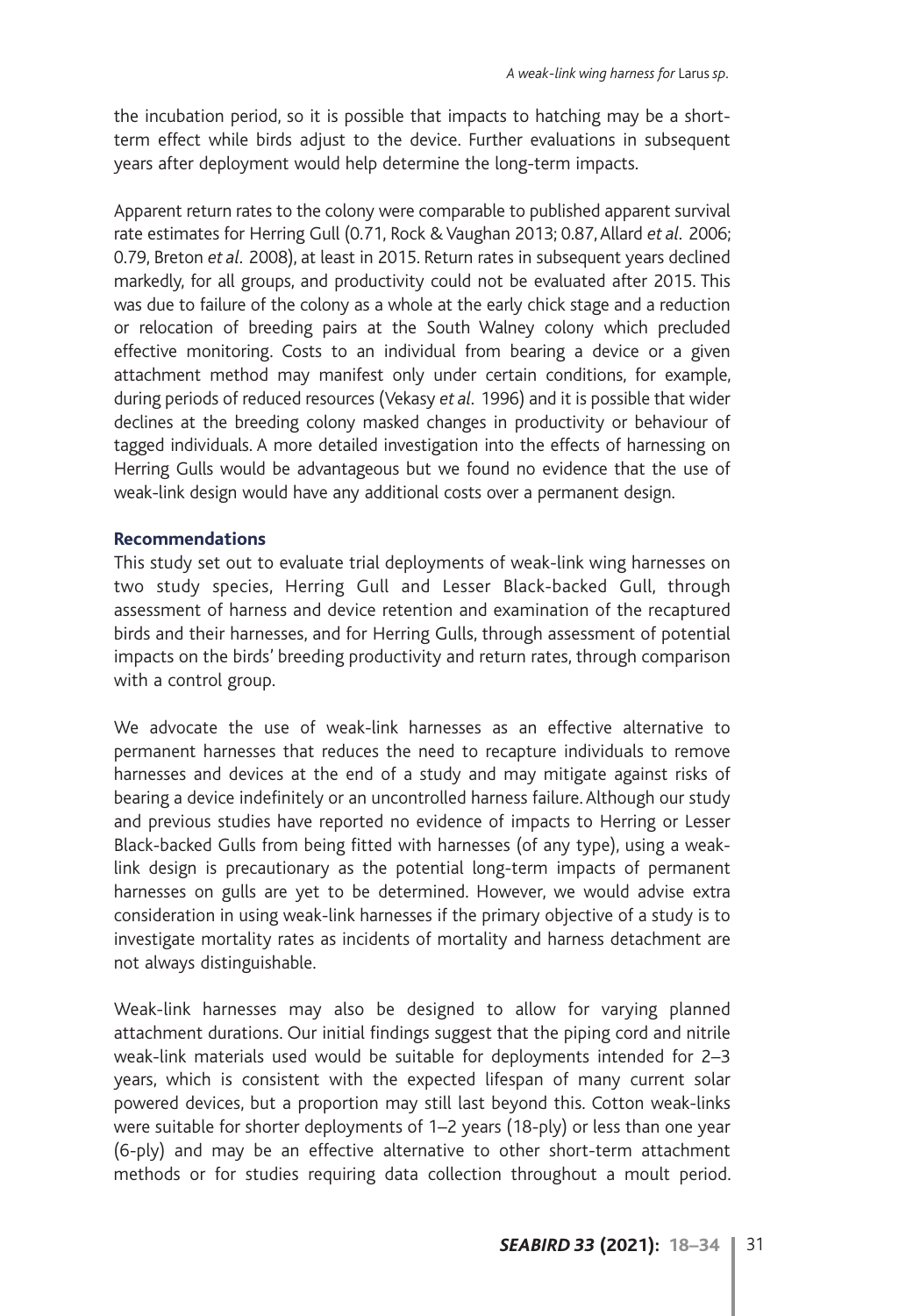However, our findings using GPS-GSM devices fitted with cotton weak-link harnesses highlight that it should be expected that there may be variation in attachment duration, which will depend on the habits and behaviour of tracked individuals. While our trial proved suitable for Herring and Lesser Black-backed Gulls, we recommend caution for other species and that the suitability of weaklink designs should be fully evaluated and reported for novel situations.

#### **Acknowledgements**

The study on Herring Gulls at South Walney and this methodological review were funded through the Department for Business, Energy and Industrial Strategy (BEIS) (formerly the Department of Energy and Climate Change) Offshore Energy Strategic Environmental Assessment programme and our particular thanks go to John Hartley (Hartley Anderson Ltd) for his support of the work and management of the contract. The studies on Lesser Black-backed Gulls at South Walney and Barrow-in-Furness were funded by Ørsted (formerly DONG Energy) and those at the Ribble and Alt Estuaries and Bowland Fells by Natural England and our thanks to all staff involved for their support of these projects.

Thanks to Gary Brodin from Pathtrack and to Phil Atkinson from Movetech Telemetry for additional assistance and technical support with their devices. We are very grateful to Cumbria Wildlife Trust staff at South Walney for assistance with setting up the tracking systems and monitoring birds and their nests and Andy Bates (Leck Construction) for helping facilitate site access in Barrow-in-Furness. Access at the Bowland Fells site was kindly arranged with the Abbeystead Estate. Phil Atkinson, Rachel Taylor, Katharine Bowgen, Lee Barber, Greg Conway and Liam Langley also provided field assistance. We would also like to thank the Special Methods Technical Panel, in particular the convenor, Jez Blackburn for their advice. Mike Toms provided assistance in formatting the online Supplementary Materials.

#### **References**

- **Allard, K. A., Breton, A. R., Gilchrist, H. & Diamond, A. W. 2006.** Adult survival of Herring Gulls breeding in the Canadian Arctic. *Waterbirds* 29: 163–168.
- **Barron, D. G., J. D. Brawn, & Weatherhead, P. J. 2010.** Meta-analysis of transmitter effects on avian behaviour and ecology. *Methods in Ecology & Evolution* 1: 180–187.
- **Bates, D., Maechler, M., Bolker, B. & Walker, S. 2015.** Fitting Linear Mixed-Effects Models using lme4. *Journal of Statistical Software* 67: 1–48.
- **Bedrosian, B. & Craighead, D. 2007.** Evaluation of techniques for attaching transmitters to Common Raven nestlings. *Northwestern Naturalist* 88: 1–7.
- **Bedrosian, B. E., Cain, S. L., Wolff, S. & Craighead, D. J. 2015.** Migratory pathways, timing, and home ranges of southern Greater Yellowstone Osprey. *Journal of Raptor Research* 49: 325–333.
- **Bodey, T. W., Cleasby, I. R., Bell, F., Parr, N., Schultz, A., Votier, S. C. & Bearhop, S. 2018.** A phylogenetically controlled meta-analysis of biologging device effects on birds: Deleterious effects and a call for more standardized reporting of study data. *Methods in Ecology and Evolution* 9: 946–955.
- **Breton, A. R., Fox, G. A. & Chardine, J. W. 2008.** Survival of adult Herring Gulls (*Larus argentatus*) from a Lake Ontario colony over two decades of environmental change. *Waterbirds* 31: 15–23.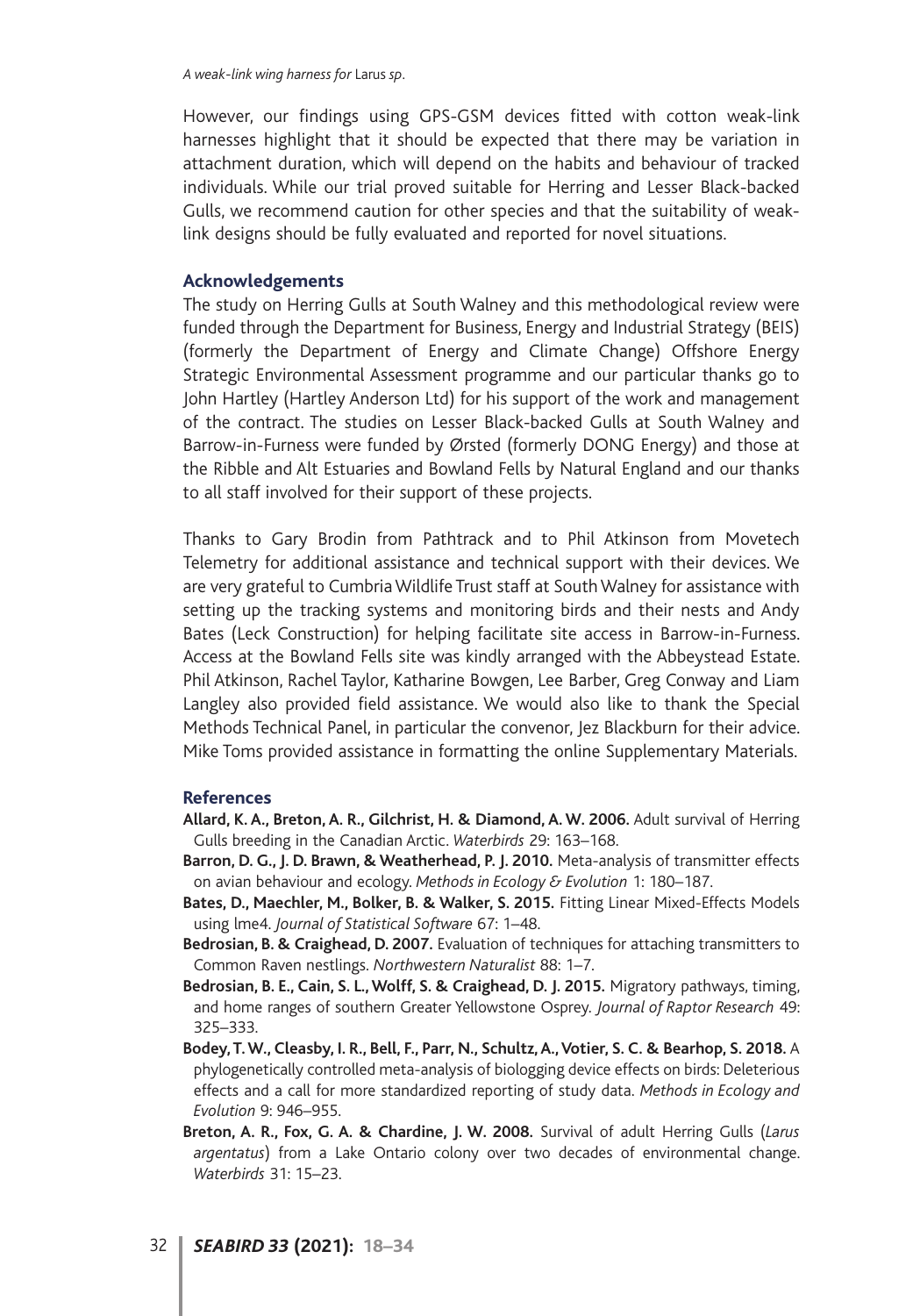- **Chan, Y. C., Brugge, M., Tibbitts, T. L., Dekinga, A., Porter, R., Klaassen, R. H. & Piersma, T. 2016.** Testing an attachment method for solar-powered tracking devices on a longdistance migrating shorebird. *Journal of Ornithology* 157: 277–287.
- **Cohen, J. 1988.** *Statistical power analysis for the behavioral sciences*, Lawrence Erlbaum, Hillsdale, New Jersey.

**Deguchi, T., Suryan, R. M., Ozaki, K., Jacobs, J. F., Sato, F., Nakamura, N. & Balogh, G. R. 2014.** Translocation and hand-rearing of the Short-tailed Albatross *Phoebastria albatrus*: early indicators of success for species conservation and island restoration. *Oryx* 48: 195–203.

**Demongin, L. 2016.** *Identification guide to birds in the hand*. Privately published.

- **Elliott, K. H., Mcfarlane-Tranquilla, L., Burke, C. M., Hedd, A., Montevecchi, W. A. & Anderson, W. G. 2012.** Year-long deployments of small geolocators increase corticosterone levels in murres. *Marine Ecology Progress Series* 466: 1–7.
- **Foster, C. C., Forsman, E. D., Meslow, E. C., Miller, G. S., Reid, J. A., Wagner, F. F., Carey, A. B. & Lint, J. B. 1992.** Survival and reproduction of radio-marked adult Spotted Owls. *The Journal of Wildlife Management* 56: 91–95.
- **Geen, G. R., Robinson, R. A. & Baillie, S. R. 2019.** Effects of tracking devices on individual birds - a review of the evidence. *Journal of Avian Biology* 50: e01823.
- **Gillies, N., Fayet, A. L., Padget, O., Syposz, M., Wynn, J., Bond, S., Evry, J., Kirk, H., Shoji, A., Dean, B. & Freeman, R. 2020.** Short-term behavioural impact contrasts with long-term fitness consequences of biologging in a long-lived seabird. *Scientific Reports* 10: 1–10.
- **Glahder, C. M., Fox, A. D. & Walsh, A. J. 1999.** Satellite tracking of Greenland White-fronted Geese. *Dansk Ornitologisk Forenings Tidsskrift* 93: 271–276
- **Herring, G. & Gawlik, D. E. 2010.** Avian radio-transmitter harness wear and failure. *Southeastern Naturalist* 9: 595–605.
- **Higuchi, H., Pierre, J. P., Krever, V., Andronov, V., Fujita, G. O., Ozaki, K., Goroshko, O., Ueta, M., Smirensky, S. & Mita, N. 2004.** Using a remote technology in conservation: satellite tracking White-naped Cranes in Russia and Asia. *Conservation Biology* 18: 136–147.
- **Humphrey, J. S. & Avery, M. L. 2014.** Improved satellite transmitter harness attachment technique. *Journal of Raptor Research* 48: 289–292.
- **Karl, B. J. & Clout, M. N. 1986.** An improved radio transmitted harness with a weak link to prevent snagging. *Journal of Field Ornithology* 58: 73–77.
- **Kenward, R. E. 1985.** Raptor radio-tracking and telemetry. ICBP Technical publication 5: e420.
- **Klaassen, R. H., Hake, M., Strandberg, R., Koks, B. J., Trierweiler, C., Exo, K. M., Bairlein, F. & Alerstam, T. 2014.** When and where does mortality occur in migratory birds? Direct evidence from long-term satellite tracking of raptors. *Journal of Animal Ecology* 83: 176–184.
- **Lameris, T. K., Kölzsch, A., Dokter, A., Nolet, B. A. & Müskens, G. J. D. M. 2017.** A novel harness for attaching tracking devices to migratory geese. *Goose Bulletin* 22: 35–40.
- **Mallory, M. L. & Gilbert, C. D. 2008.** Leg-loop harness design for attaching external transmitters to seabirds. *Marine Ornithology* 36: 183–188.
- **Mañosa, S., Oro, D. & Ruiz, X. 2004.** Activity patterns and foraging behaviour of Audouin's Gulls in the Ebro Delta, NW Mediterranean. *Scientia Marina* 68: 605–614.
- **McIntyre, C. L., Douglas, D. C. & Adams, L. G. 2009.** Movements of juvenile Gyrfalcons from western and interior Alaska following departure from their natal areas. *Journal of Raptor Research* 43: 99–109.
- **McMahon, C. R., Collier, N., Northfield, J. K. & Glen, F. 2011.** Taking the time to assess the effects of remote sensing and tracking devices on animals. *Animal Welfare* 20: 515.
- **Parejo, M., Navedo, J. G., Gutiérrez, J. S., Abad-Gómez, J. M., Villegas, A., Corbacho, C., Sánchez-Guzmán, J. M. & Masero, J. A. 2015.** Geographical origin of dabbling ducks wintering in Iberia: sex differences and implications for pair formation. *Ibis* 157: 536–544.
- **Phillips, R. A., Xavier, J. C. & Croxall, J. P. 2003.** Effects of satellite transmitters on albatrosses and petrels. *The Auk* 120: 1082–1090.